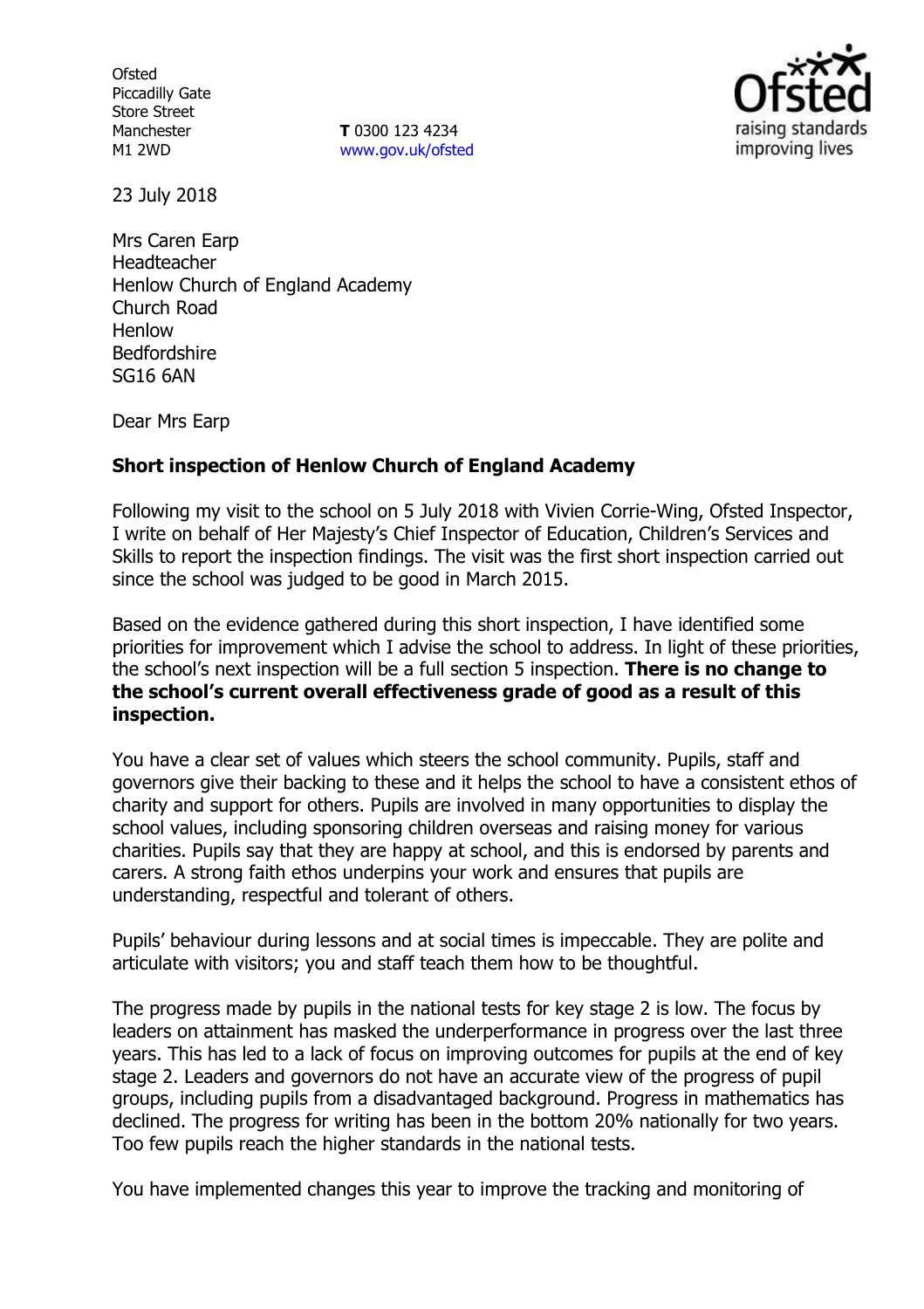

progress in Year 6. The system previously in place was not fit for purpose and staff did not have insight into the effectiveness of support strategies for these pupils. This lack of robust monitoring contributed to poor outcomes at key stage 2.

The school internal data is too generous. It has inconsistencies which make it difficult for staff to accurately assess the progress pupils make. The system used to review the effectiveness of subject leaders is not rigorous enough. This means that senior leaders have a variable appreciation of the impact of teaching and leadership within subject areas.

Governors take a keen interest in the school. However, they do not have an accurate view of how well pupils are doing. They do not offer effective challenge to leaders regarding the impact of actions taken to bring about improvement.

At the time of the previous inspection, you were asked to improve the quality of reading in order to accelerate pupils' progress. This included providing more activities for pupils to develop their reading skills in key stage 2. Progress in reading has not improved. An effective strategy to improve reading for pleasure and for academic progress is yet to be embedded, therefore reading remains an area for improvement.

# **Safeguarding is effective.**

You and your team have created a safe culture where pupil can learn and socially interact well. The staff understand and follow the school procedures to keep pupils safe. Staff are well trained and the system of reporting ensures that even the smallest concerns are followed up. Leaders keep meticulous records and work well with outside agencies to ensure that pupils receive the support they need. Leaders ensure that all staff receive training on safeguarding issues.

Staff and pupils say that Henlow is a 'telling school', and they are confident to discuss concerns. Pupils are taught 'how to tell' via personal, social, health education lessons. This method is used to explore topics such as online bullying and keeping safe from strangers. Pupils say that they feel safe at school. Bullying is rare and is dealt with swiftly using the 'Henlow values', to help pupils understand why it is wrong.

# **Inspection findings**

- My first line of enquiry explored how well teachers and additional staff improve the outcomes for pupils from disadvantaged backgrounds. Too few disadvantaged pupils reach the expected national standards at the end of key stage 2, their progress is significantly below that of other pupils nationally. You have implemented new leadership to manage this area and there is now a well-evaluated strategy. The pupils speak positively of the additional support that they receive. Teachers now employ strategies to try to improve the outcomes for disadvantaged pupils, and this is monitored for effectiveness. These pupils are now as actively engaged with learning as their peers and internal data is showing an improvement in their progress.
- The number of disadvantaged pupils who are persistently absent from school is too high. The school has only just started to track this and is yet to implement effective support to ensure that these pupils attend as well as others.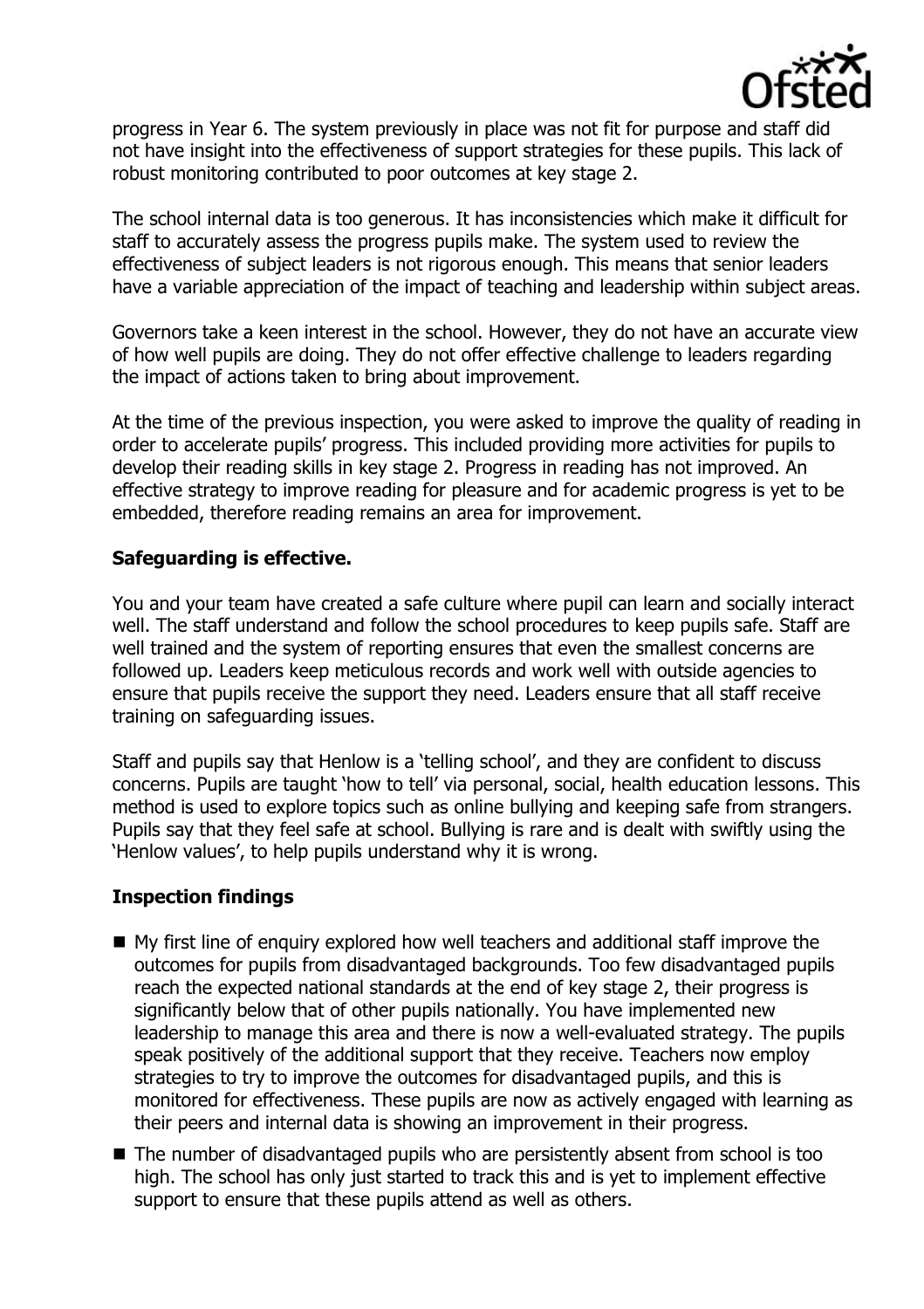

- My second focus explored how well leaders ensure that the curriculum and quality of teaching in key stage 3 leads to improved progress for all pupils. The curriculum has a broad base, for example pupils are able to choose two languages at key stage 3 and you have insisted that teachers are specialists in their subject areas. We saw lessons that were interesting and challenging, for example pupils exploring the idea of irony in English.
- You have implemented a programme of training and development over the last two years to help staff teach well. The quality of teaching is stronger than progress in key stage 2 would suggest. Teaching enables pupils to catch up in Years 7 and 8, therefore they leave well prepared for key stage 4 study in upper school.
- The final line of enquiry explored the quality of teaching in mathematics, reading and writing and what leaders are doing to ensure that pupils make as much progress as they can. The quality of teaching observed was strong. Pupils were challenged and expectations set by staff were consistently high. Pupils have a positive attitude to learning.
- Teachers made good use of 'pupil champions', pupils who were able to explicitly support their peers during lessons. The pupils have been taught the value of collaboration and support for each other and were spontaneous in their support for each other's learning. This was impressive and enabled many pupils to make greater progress in their lessons.

# **Next steps for the school**

Leaders and those responsible for governance should ensure that:

- $\blacksquare$  all groups of pupils make good progress by the end of key stage 2 in reading, writing and mathematics
- disadvantaged pupils attend school as regularly as other pupils
- systems designed to monitor pupils' progress and the effectiveness of the work of leaders are consistent and robust across the school.

I am copying this letter to the chair of the governing body, the director of education for the Diocese of St Albans, the regional schools commissioner and the director of children's services for Central Bedfordshire. This letter will be published on the Ofsted website.

Yours sincerely

Diana Osagie **Ofsted Inspector**

### **Information about the inspection**

During the inspection, we held meetings with you and members of your senior leadership team, middle leaders and members of the governing body. We met with groups of pupils. We visited lessons with you and members of your senior leadership team. We considered 154 responses from parents to the Ofsted online survey, 94 responses from pupils and 43 responses from staff to their surveys. We reviewed a range of documentation, including